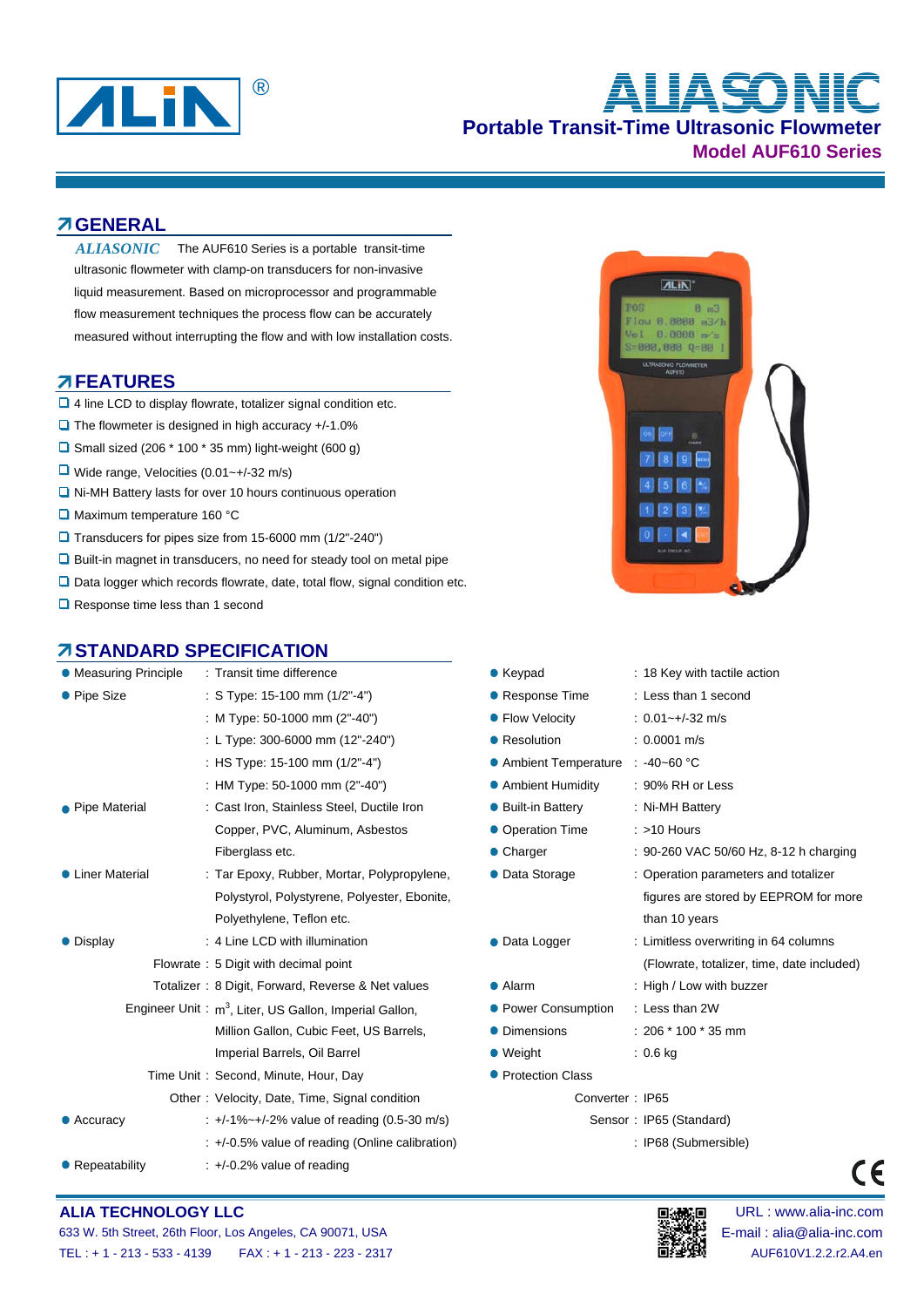## *A* **SENSOR SPECIFICATION**

- Fluid Temperature : -40~110 °C
- S Type

Pipe Size : 15-100 mm (1/2"-4")

Dimensions : 45 \* 25 \* 28 mm



#### • M Type

Pipe Size : 50-1000 mm (2"-40") Dimensions : 64 \* 39 \* 44 mm



• L Type

Pipe Size : 300-6000 mm (12"-240") Dimensions : 98 \* 54 \* 53 mm



- Fluid Temperature : -40~160 °C
- **•** HS Type

Pipe Size : 15-100 mm (1/2"-4") Dimensions : 45 \* 25 \* 28 mm



#### $\bullet$  HM Type

Pipe Size : 50-1000 mm (2"-40") Dimensions : 64 \* 39 \* 44 mm











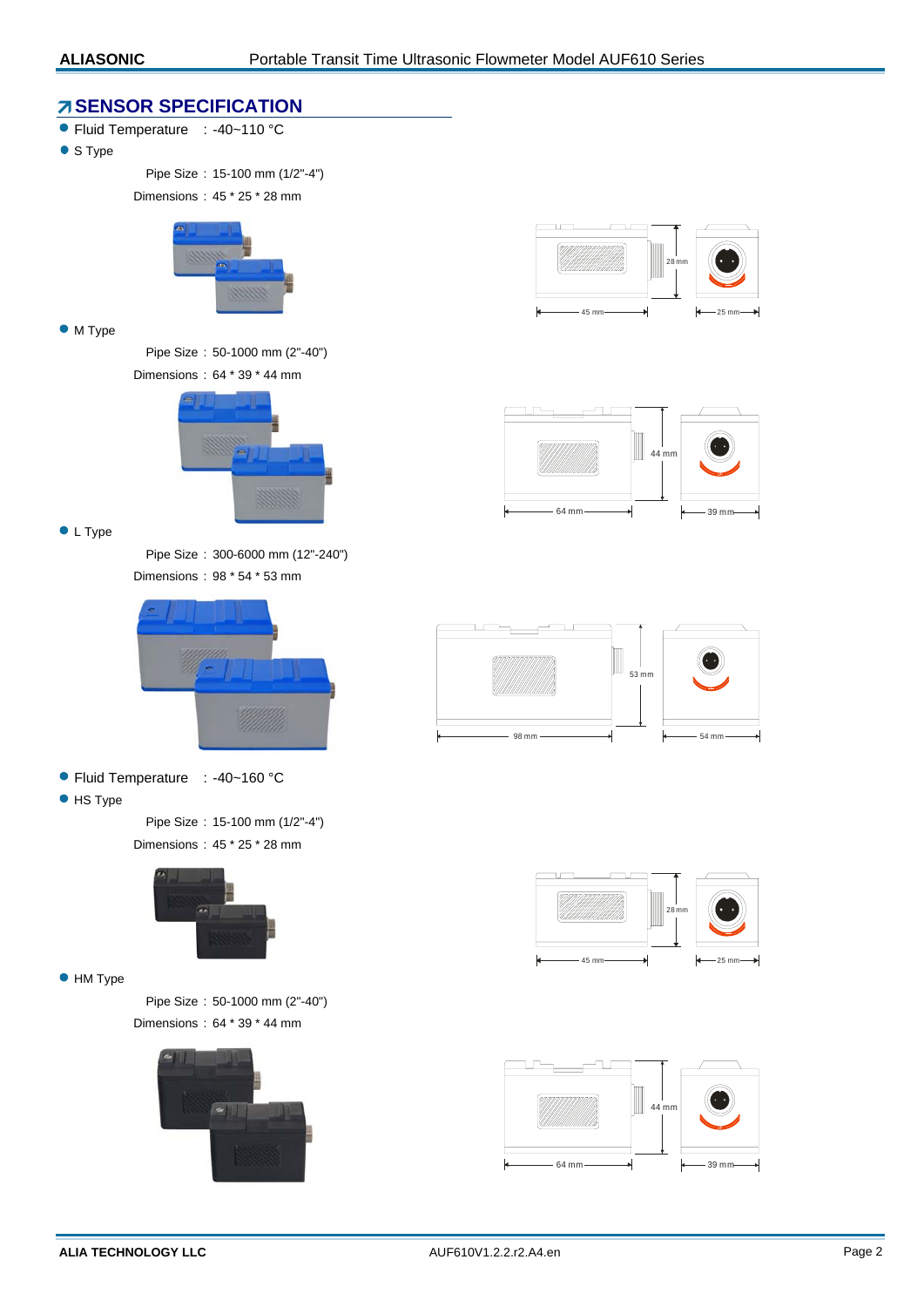## **Z COMBINATION FOR ULTRASONIC FLOWMETER**